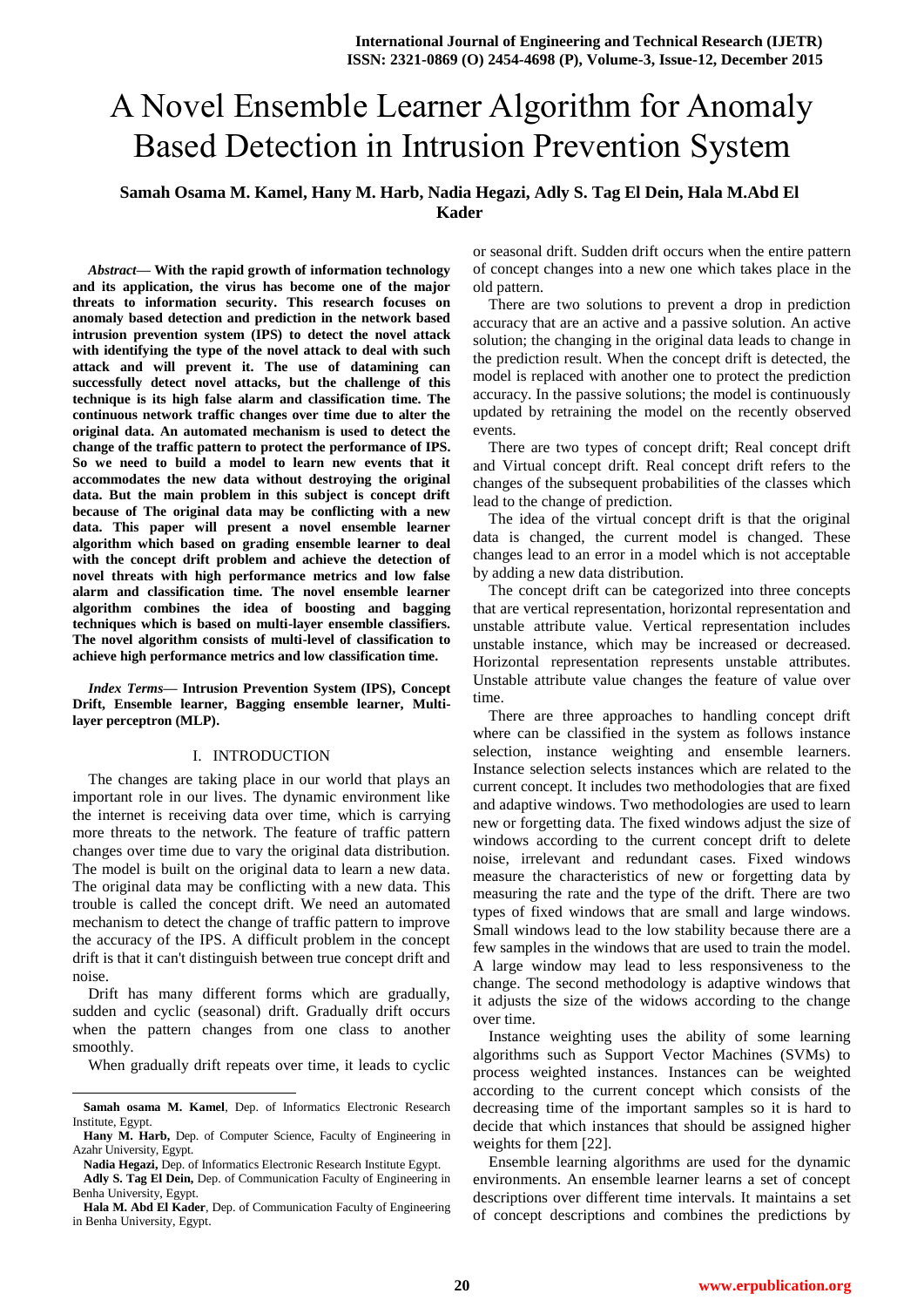using voting, weighted voting, or the most selected which related to the description.

Ensemble learning algorithms can be classified into three types that are dynamic combination, continuous update of the learners and structural update. Dynamic combination; when the change of environment occurred, the base learners trained the original data. The base learners are combined with changing the combination rule. In the continuous update of the learners, the learners are either retrained in batch mode or updated online using the new data. Structural update, the ensemble designer can add more new learners to the ensemble learner algorithm.

The ensemble learner is not changeable and is unlike the hybrid constructions where algorithms can't change. So the ensemble designer can easily replace one or more learning algorithms with a more accurate one. The characteristics of the ensemble learner are combining multiple models into one model to improve the accuracy, obtaining more accurate model by increasing the numbers of algorithms and robust classifier, the training speed is high, the classification time is low, decreasing the number of false alarms (false positive and negative) to obtain a high accuracy and low cost.

Ensemble learner types are supervised ensemble, unsupervised ensemble and semi-supervised ensemble.

There are two combine methods in the ensemble learner which are combined with learning and combining by consensus.

The combining by learning includes two types of ensemble model. One of them learns labeled data, such as boosting supervised ensemble and the other learns labeled and unlabeled data, such as multi-view learning in semisupervised ensemble. The advantage of combining by learning is gaining the useful feedbacks from labeled data and it can improve the accuracy. The disadvantages of combining by learning are that it needs to keep the labeled data to train the ensemble and it may cause overfitting of the labeled data. It can't work when no labels are available.

The combining by consensus doesn't need to learn the labeled, such as bagging supervised ensemble, consensus maximization in semi-supervised and clustering in supervised ensemble. The advantage of combining by consensus is the avoiding the overfitting of the labeled data so it can improve the generalization performance. The disadvantages of combining by consensus are that it doesn't need feedbacks from the labeled data so it can't improve the accuracy.

The learning mode technique is a mechanism which is used for the generalization from data and updating the models. The learning mode can be categorized into two types of learning that are batch learning and incremental learning. The batch learning learns a large collection of instances at once and build a single model. If an error occurs in the model, it will be discarded this model and build new model using the original data. The batch learning depends on the static data. The incremental learning deals with data arriving over time.

It is suitable for dynamic environment. It learns new data by using Adaptive incremental learning which deals with continuous network traffic arriving over time. The system self must be adjusted by updating the model to accommodate new data over time.

## II. RELATED WORK

[1] The authors introduced the proposed system used a self -learning component. The proposed system consists of retraining the anomaly detector periodically by using traffic which has been flagged as normal. The verification is compared with the last training sample. The result displayed 99% detection rate with no false positives.

[2] The authors introduced the proposed system presented self-learning systems which have been proposed to detect anomalous SIP messages and filter them.

The proposed system has been analyzed a new dataset which has a minimal difference between normal and anomalous messages. These messages are called statistical analysis. The dataset demonstrates self-similar characteristics with the highest constraints. The proposed system has been used k-means clustering algorithm to detect the difference between the normal messages and anomalous messages.

[3] The authors introduced the proposed system which identifies the anomalous behavior of the user in real time environment by using a supervised ensemble technique to improve the anomaly detection rate. The concept drift is changing continuously so the detection of user behavior is critical object.

The proposed system used real data streams which are generated artificially by using the KDDCUP99 Dataset. The ensemble learning consists of three base learners that are perceptron, ML-Ozabagadwin and Binary class SVM.

The proposed system used ADWIN algorithm which is a change detector and an estimator. ADWIN keeps a variable length window of recently seen items. ADWIN automatically detects and adapts to the current rate of change. The worst classifier of the ensemble is removed and a new classifier is added to the ensemble. The important performance parameter for a classifier is kappa values. When interpreting kappa, it is also important to keep in mind that the estimated kappa itself could be due to chance. When the value of kappa is high, the stronger the agreement is existed.

[4] The authors introduced the proposed system, which used intrusion detection system (IDS) that is used the recirculation neural networks (RNN) as an anomaly detector as well as a misuse detector, an ensemble of anomaly and misuse detectors, a fusion of several detectors for correct detection and recognition of attack types.

The proposed system reconstructed the input information in the same kind on an output which applies to compression and restoration of the information RNN. Ensemble learner made of two RNN based detectors that are anomaly detector and misuse detector to analyze not only binary vectors of their decisions, but also to construct the decision basing on their output data. RNN-based detectors can compare reconstruction errors of anomaly and misuse detectors. The classifier can grow from one normal detector to many parallel neural detectors. The proposed system used both KDD'99 data and real network traffic data show by using BroIDS.

[5] The authors introduced the ensemble approach of different soft computing and hard computing techniques for intrusion detection. The ensemble learner consists of Artificial Neural Networks (ANNs), Support Vector Machines (SVMs) and Multivariate Adaptive Regression Splines (MARS).

The proposed system helps to indirectly combine the synergistic and complementary features of different learning algorithms without any complex hybridization. The proposed could be helpful in several real world applications.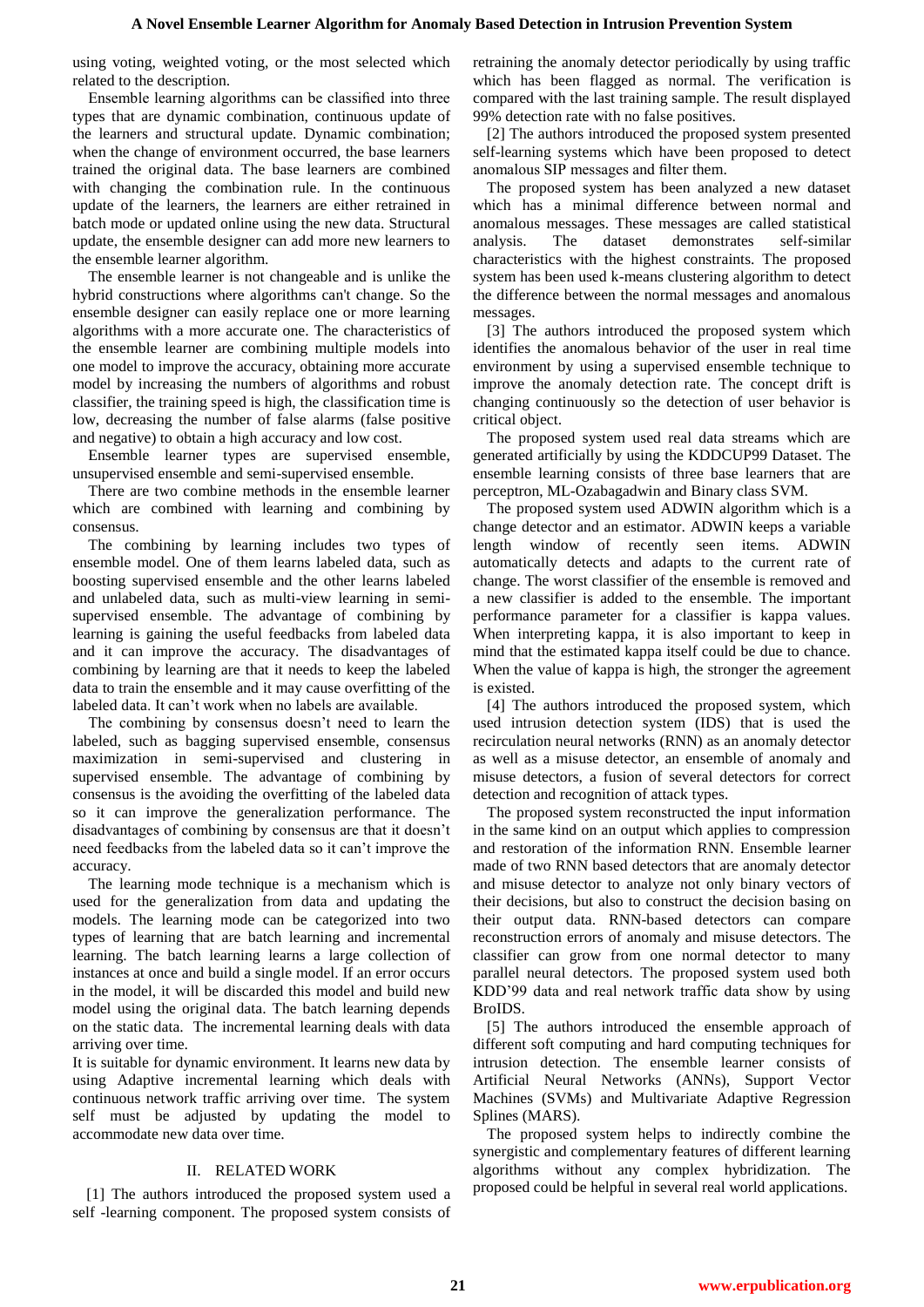## **International Journal of Engineering and Technical Research (IJETR) ISSN: 2321-0869 (O) 2454-4698 (P), Volume-3, Issue-12, December 2015**

[6] The authors introduced an ensemble of one-class classifiers where each adopts different learning paradigms. The techniques deployed in this ensemble model are; Linear Genetic Programming (LGP), Adaptive Neural Fuzzy Inference System (ANFIS) and Random Forest (RF).

The experimental results illustrated an improvement in detection accuracy for all classes of network traffic; Normal, Probe, DoS, U2R and R2Lby using KDD CUP'99 datasets. The individual result was able to address an imbalanced dataset problem that many of machine learning techniques fail to sufficiently address it.

[7] The authors introduced the proposed system, which is an ensemble approaches which fed with appropriate features sets. The proposed system can be helped in reducing both the number of false positives and false negatives. This system used the KDD Cup 99 dataset.

The supervised ensemble learner consists of four ensembles of decision trees. Each of the four ensembles is in charge of detecting one class of attacks and composed of four decision trees trained on different sets of features. The first three decision trees were fed with sets of five features selected in and the last decision tree was fed with the union of these three sets of five features from which the redundant features were removed.

The proposed system is shown in two experiments. The first experiment used the set of features which is selected by linear genetic programming and gave the worst results, except for the class DoS which the set of features selected by SVM performed poorly. The second experiment gave less interesting results because of the unstable distribution of the examples between the training and test sets of the KDD99 data. There were misclassified in the types of attacks which are performed by the ensemble algorithm. The result of this work showed that the accuracy obtained was not good enough for a real world application.

[8] The authors introduced the proposed system, which is a hybrid architecture for combining different feature selection algorithms for real world intrusion detection.

The proposed system investigated the performance of two feature selection algorithms involving Bayesian networks (BN) and Classification and Regression Trees (CART). The new techniques for intrusion detection are performed by using DARPA benchmark intrusion data. The result of the hybrid model Normal, Probe and DOS could be detected with 100% accuracy and U2R and R2L with 84% and 99.47% accuracies.

[9] The authors introduced the proposed system, which presented a new approach for IDS adaptability by integrating a Simple Connectionist Evolving System (SECOS) and a Winner-Takes-All (WTA) hierarchy of eXtended Classifier System (XCS) by using artificial neural network (ANN).

The proposed system has been implemented by the hybrid intrusion detection system. The proposed system consisted of two stages. The first stage is XCS local adaption, which involves an automatic adaptive learning that updates the signature base hosted in the XCS. The second stage is SECOS local adaptation which deals with the evolutionary hidden layer with the addition of a new neuron or modification of the connection weights of the most activated neuron. After the learning algorithm execution, the SECOS applies its aggregation algorithm to prune the evolution layer. It determines a subset of neurons, which are much closer one than the other and replaces them by a new single neuron.

[10] The authors introduced the proposed system which is an adaptive network intrusion detection system. The proposed system is implemented in two stage architecture (TCP connection). The first stage a probabilistic classifier is used to detect anomalies in the traffic. The second stage a Hidden Markov Model (HMM) based traffic model is used to narrow down the potential attack IP addresses.

The proposed system used DARPA dataset for implementing hybrid intrusion detection system by combining the Naive Bayesian (NB) model and HMM. NB is used for online classification and HMM model is used for offline analysis of traffic.

[11] the authors introduced the proposed system, which is a Learnable Model for Anomaly Detection (LMAD), as an ensemble real-time intrusion detection model using incremental supervised machine learning techniques.

The proposed system is based on making use of two different machine learning techniques, decision trees and attribution rule classifiers. The classifiers comprise an ensemble that provides bagging for decision making. The proposed model used the NSL-KDD'99 datasets which automatically learns new rules from continuous network stream.

## III. THE PROPOSED MODEL

The proposed system uses Adaptive incremental learning to detect and classify types of attacks by using adaptive incremental classifiers. The proposed system combines the idea of boosting and bagging techniques. The proposed system is based on multi-layer ensemble classifiers. It consists of two classification levels as shown in figure 1. First one contains a heterogeneous ensemble which consists of five base classifiers (different types). The different base classifiers make different error and accuracy. These classifiers are chosen according to the performance parameters which are used to evaluate each algorithm and produce a good performance. Second one is bagging ensemble based on GA.

The proposed system presents a novel ensemble learner, which is based on the combining of two ensembles. The process between them is implemented in a sequential process to create a model which gives a high prediction rate and low classification time and error metric.



Fig. 1 The proposed system

The novel ensemble learner consists of two layers of confidence. The first layer of confidence is the first level of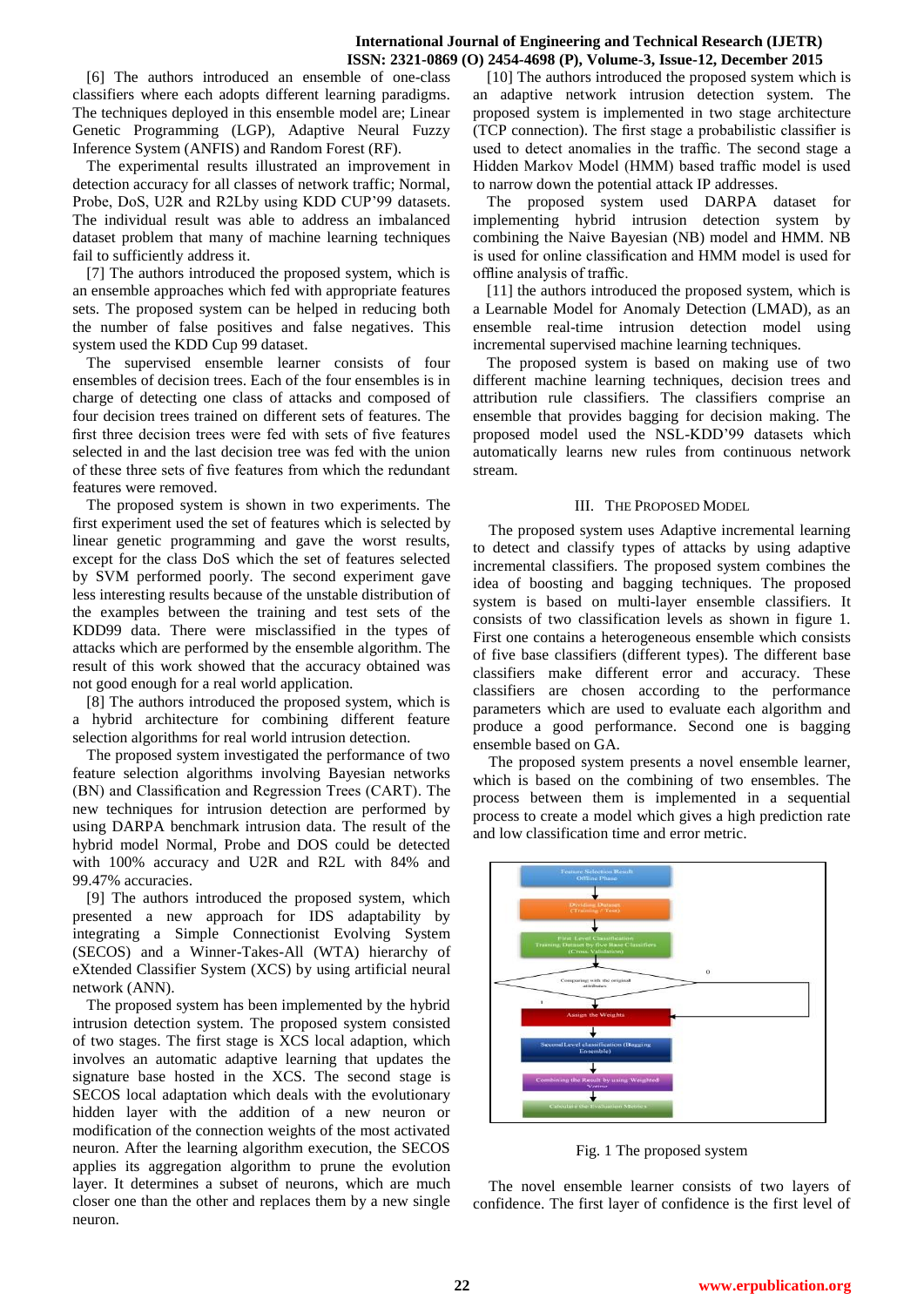classification process. The first step in the first level of classification is that preparing the dataset and classifier algorithms.

The selected number of base learner must be an odd number because of the final result is combined by weighted voting. The base learner trains the dataset by using a cross validation process. The training/test dataset is divided into a number of subsets. The number of subsets is an even number because one of subset is used for estimating the misclassification rate for each classifier algorithm and is considered as the test dataset in the cross validation process. The proposed system divides the training/test dataset into six subsets and uses five base classifiers. The next step is that the base classifiers use cross validation (6 folds) for training dataset and estimating the misclassification error rate of each base classifier. The result of each classifier algorithm is the first level of classification. The weight of the first prediction for each classifier algorithm is either zero or one. After the training process has been implemented, it will be produced in a new dataset. By comparing the new dataset by the original dataset, the new dataset is divided into two classes which called 0 or 1 class. The weights of records can be either 0 or 1 which is the probability values of records. Class 1 represents correct classified records and class 0 represents incorrect classified records. The next step is assigning the weights of records and send it to the second level of classification.

The second layer confidence is the second level of classification process which depends on the bagging ensemble learner. For every base classifier has its bagging ensemble learner. So we have five bagging ensemble learners. The final results for each bagging ensemble are combined by using weighted voting. The proposed system calculates the performance metrics for each level of classification to display the important role of second level of classification.

The proposed system uses a homogenous bagging ensemble learner, which is based on Genetic Algorithm. The bagging ensemble learner uses an independent base classifier to reduce the classification time and error. The base classifier in the bagging ensemble is Genetic Algorithm where the number of GA is ten algorithms. The process of bagging ensemble learner based on bootstrap aggregating that the dataset is sampled with replacement to create a new dataset.

The dataset consists of a number of records which is sampled a number of times. The sample is taken randomly from the original dataset and train it by using cross validation. The next sample contains records which have been picked in the previous sample and some records which have not been picked (new records in the second sample). The new records in the second sample used as a test dataset during the cross validation. The sample which is taken by randomly is replaced with another sample and so on.

Not that:

The number of records  $=$  The number of times to sample the records of the dataset.

The size of samples  $=$  the size of the dataset (training/test).

˳˚˳ The probability of the records which have been picked in each time  $= 1/n$ 

 $\hat{\ }$ . The probability of the records which have not been picked =  $1 - \frac{1}{n}$ 

The bootstrap process is repeated several times with different replacement samples to obtain good estimation error rate for a very small dataset.

The probability of records in the dataset which are being selected at least once =  $1 - (1 - 1/n)^n$ 

Where: n is the number of times in the sampling process.

For each base classifier in the bagging ensemble learner, there are around 36.8 % of the original training records which have not been picked in the training process and they will be considered as a test data set. So the cross validation process is used in this case. This process will be repeated until each record will be trained in the dataset. The final prediction of each GA in the bagging is combined by majority voting. All five results of bagging ensembles can be combined by using the weighted voting.

The model generation  $x =$  records of dataset  $N =$  number of records in the dataset "S"  $i =$  number of iterations  $\dot{S}$  = bootstrap sample from S for each iteration:  $i = 1$  to T  $\dot{S}$  = generate bootstrap sample from S  $h = learn(\hat{S})$  (1) end

return  $h_1$ 

The output 
$$
H(x) = argmax \sum_{i}^{T} h_s(x)
$$
 (2)

The advantages of novel ensemble learner algorithm: -

- It combines the idea of boosting and bagging ensemble learner, which it has been implemented by multi-layer confidence.
- It is used in the multicore processor.

 $\tau$ 

- The novel ensemble learner produced the robust ensemble learner, which is used to classify the types of attack.
- It has been achieved the goal of anomaly based detection and prediction in the network based IPS to detect the novel attack with identifying the type of the novel attack to deal with such attack and prevent it.
- It can be used as an adaptive incremental learning which accommodates the new records without destroying the old records in dynamic environments (continuous network traffic).

## III. THE ADAPTIVE INCREMENTAL LEARNING ALGORITHMS

Five adaptive incremental learning algorithms are used to implement our experiment. These learning algorithms are selected according to the metrics of performance that are used to evaluate each algorithm and produce good performance that are mentioned in the previous section. The algorithms are Random Forest Tree (RFT), PART, IBK, Bayes Network and Multilayer perceptron.

## *A. Random Forest Tree (RFT)*

Random Forest Tree (RFT) is an ensemble classifier which consists of individual decision trees. RFT combines bagging idea and a random selection of features which is independent of the structure a collection of decision trees with controlled variation. RFT is one of the highest accurate classifier among classification algorithm.

## *B. PART*

PART algorithm is one of the decision rules and it has the highest performance among the decision rules. It uses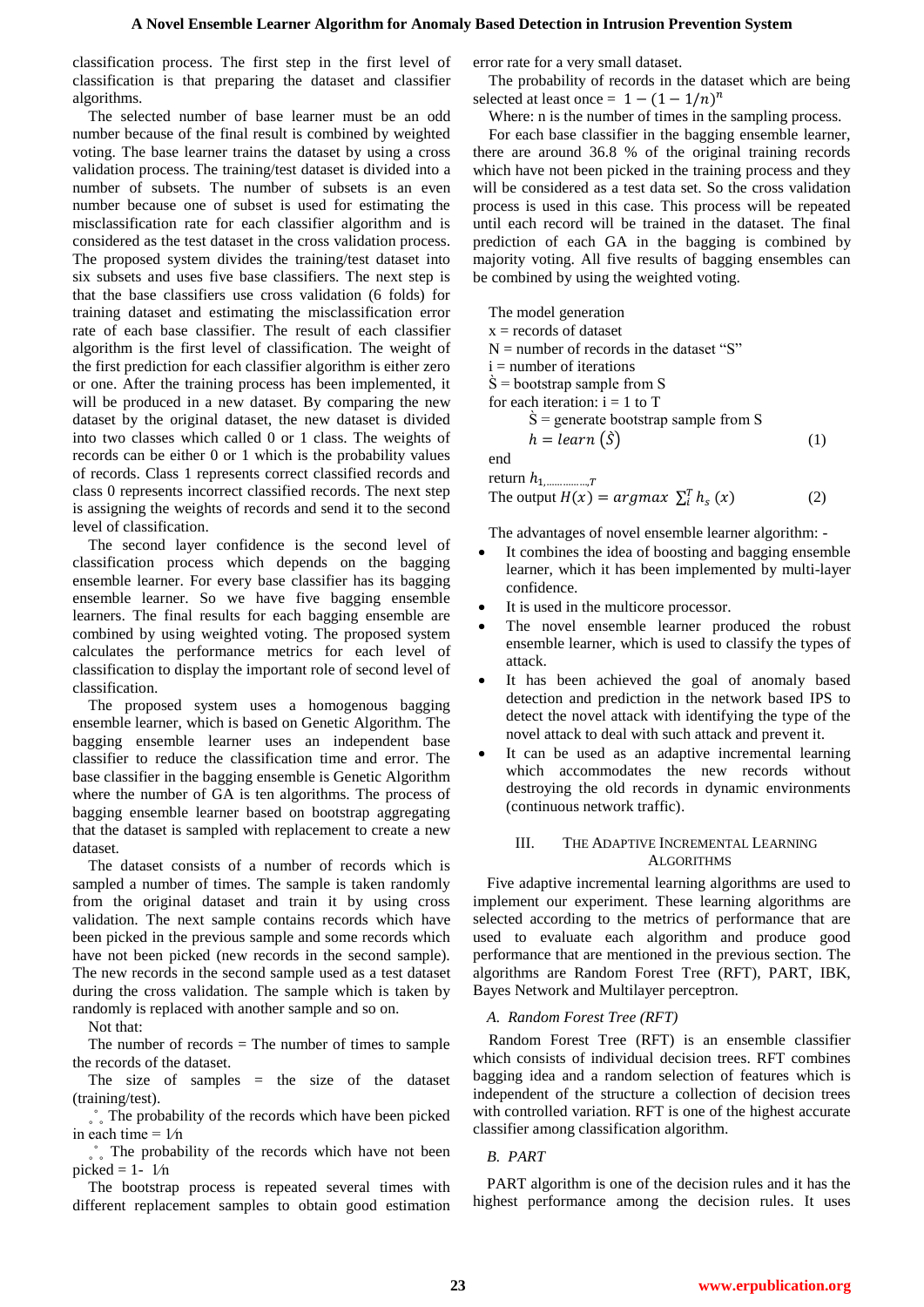## **International Journal of Engineering and Technical Research (IJETR) ISSN: 2321-0869 (O) 2454-4698 (P), Volume-3, Issue-12, December 2015**

separate and conquers. In each iteration, it obtains the best leaf when it builds a fractional of C4.5 decision tree.

## *C. IBK*

IBK is a lazy classifier algorithm which makes the use of the k-nearest-neighbor classifier. k-NN is a type of instancebased learning, or lazy learning. The principle of k-NN is that the input space is similar to the output space and stores the training set. When it trains the test set, k-NN identifies k instances from training set which is close to the majority class.

# *D. Averaged N Dependence Estimators*

A1DE supports incremental learning where the classifier can be updated as new records. It achieves a high accurate classification than naïve Bayes by averaging over all of a small space of alternative naïve Bayes. The resulting algorithm is computationally efficient while delivering highly accurate classification of many learning tasks.

# *E. Multilayer perceptron (MLP)*

It is an adaptive incremental learning and uses backpropagation to classify instances. The backpropagation calculates the difference between the outputs and obtain an error of the neural network to reduce the error rate by adjusting the weights. The proposed system uses a multilayer perceptron with 20 hidden layers. If we increase the hidden layer, the complexity may be increased. The input and output layer are considered the attributes and classes predictions respectively. The training time is called epoch is the number of iterations and is used for updating the weights and biases. The bias gives the system more flexible. Epoch is a single iteration of applying all the inputs. The learning rate  $\alpha$  is 0.3 which is the amount of the updated weights so the system must learn the data very fast. If  $\alpha$  is high, the system learns the dataset very slowly. The figure 2 illustrates the MLP construction which is captured by WEKA.



Fig. 2 MLP network by WEKA

# IV. THE PROPOSED MODEL PROCESS

The following figure illustrates the process of the novel ensemble learner, which consists of two levels of classification. The first classification level contains five steps that dividing dataset, training dataset by using five classifier algorithms, creating new dataset, comparing process, assigning weights of results. The second

classification level contains three steps that are bagging ensemble learner based on GA, combining the final result by using the weighted voting and calculation the performance metrics.



Fig. 3 The novel ensemble leaner algorithm

# V. EXPERIMENT SETUP

The experiment has been implemented by using KDD and NSL-KDD dataset. Our experiments have been used to run with the used platform which is Intel Core i7 4500CPU, 2.40GHz and RAM is 8GB and MS windows 8 professional 64 bits. The development environment is Waikato Environment for Knowledge Analysis (Weka) version 3.7.12 which is an open source machine learning package. Weka applications are the Explorer, Experimenter, Knowledge Flow and Simple CLI. For Explorer section, it contains tools for data pre-processing, classification, clustering, association rules, select attributes and visualization.

The proposed system has been performed by using KDD and NSL-KDD dataset. The experiment goal is that classify and identify unknown record in the test dataset to deal with an attack and prevent it. After we removed the redundant and duplicated records, we get the different types of threats. The training dataset gave a broad diversity of intrusions and normal activities which is simulated in the network environment and indicates the legitimate network traffic. The training and test dataset belong to one of the following five categories: Normal, DoS (denial of service), R2L (root to local), U2R (user to root) and Probing (surveillance). Every attack category gives different types of attacks. The numbers of instances in the training data set are 48916 instances. The dataset includes 41 features which can be categorized into three types; numeric (or continuous), nominal (or symbolic), and binary (or discrete). The training dataset includes 41 features which can be categorized into three types; numeric (or continuous), nominal (or symbolic), and binary (or discrete). The feature selection is applied to the proposed system before the experiment will be implemented. The wrapper model is applied on the 41 features of training and test dataset. The best first search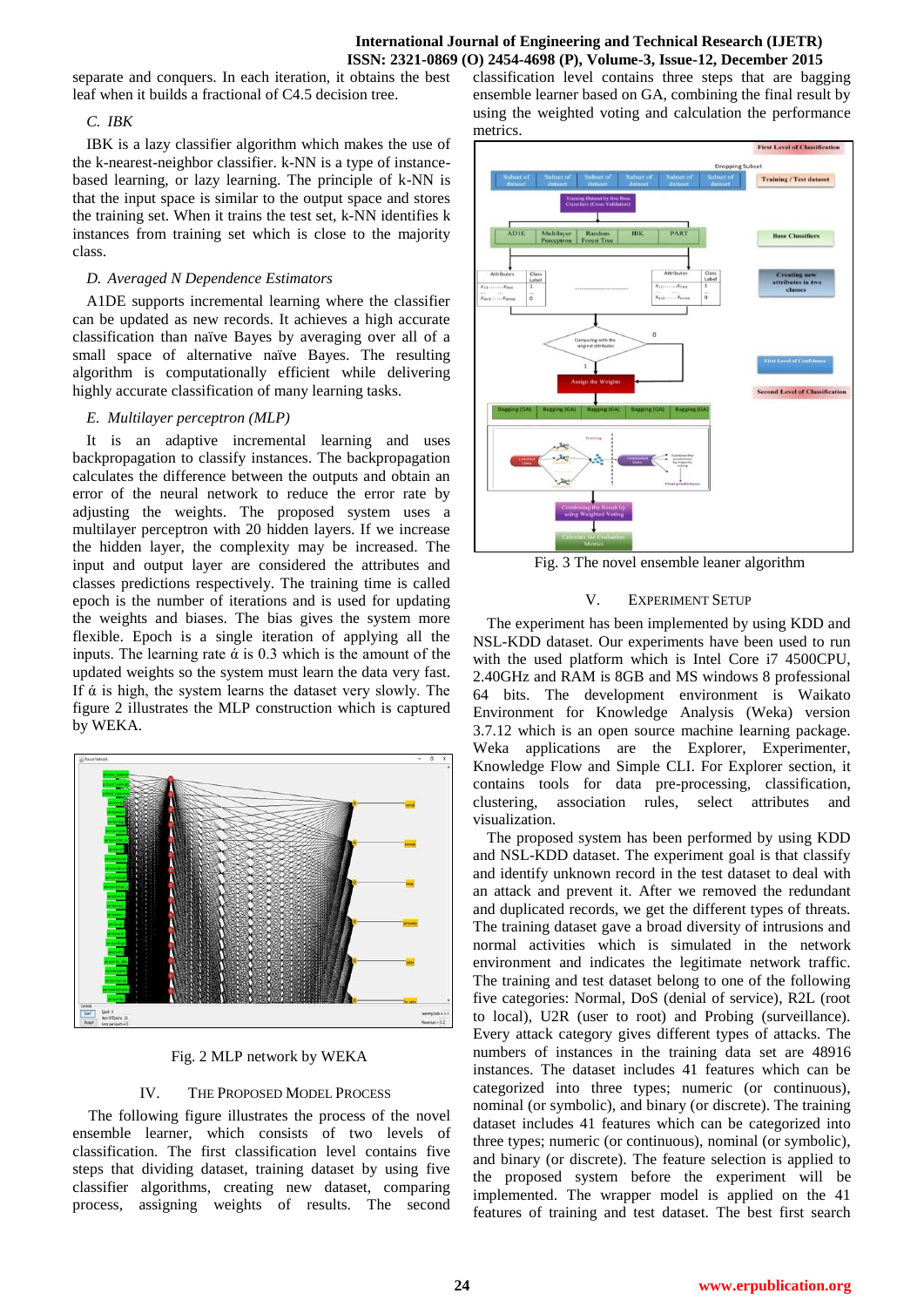technique is implemented to obtain the best first features in the training dataset.

The best first selected features are protocol\_type, service,flag,src\_bytes,land,logged\_in,count,serror\_rate,same \_srv\_rate,diff\_srv\_rate,dst\_host\_count,dst\_host\_srv\_count,d st\_host\_diff\_srv\_rate,dst\_host\_same\_src\_port\_rate,dst\_host \_srv\_diff\_host\_rate and dst\_host\_rerror\_rate.

### VI. THE EXPERIMENT RESULTS AND DISCUSSION

The experiment goal is that classify and identify unknown record in the test dataset to deal with an attack and prevent it. The experiment uses the training dataset to build the model which is used to classify process of the test dataset. The experiment is divided into four experiments to decide which the classifier algorithm will give the best performance and builds a model to apply it to test dataset.

For exp. 1, the selected five base classifiers for first level of classification are RFT, PART, IBK, A1DE and MLP and the second level of classification is bagging ensemble leaner based on GA.

For exp. 2 the selected d five base classifiers for first level of classification are RFT, PART, IBK, A1DE and GA and the second level of classification is bagging ensemble leaner based on MLP.

By applying the proposed system to exp. 1 and exp. 2, the following results are illustrated in table which contains the training and testing dataset.

Table. 1 Exp. 1 and Exp. 2 for training and test dataset

|                       | Exp.1           |             | Exp. 2          |             |  |  |  |
|-----------------------|-----------------|-------------|-----------------|-------------|--|--|--|
|                       | <b>Training</b> | <b>Test</b> | <b>Training</b> | <b>Test</b> |  |  |  |
|                       | dataset         | dataset     | dataset         | dataset     |  |  |  |
| AR                    | 99.9836         | 99.925      | 99.97           | 99.9069     |  |  |  |
| <b>KS</b>             | 99.97           | 99.86       | 99.96           | 99.83       |  |  |  |
| <b>MAE</b>            | $\theta$        | 0.01        | 0               | 0.01        |  |  |  |
| <b>RMSE</b>           | 0.39            | 0.82        | 0.43            | 0.92        |  |  |  |
| TPR                   | 100             | 99.9        | 100             | 99.9        |  |  |  |
| <b>TNR</b>            | 100             | 99.85       | 100             | 99.77       |  |  |  |
| <b>FPR</b>            | 0               | 0           | 0               | 0           |  |  |  |
| <b>FNR</b>            | 0               | 0           | 0               | $\Omega$    |  |  |  |
| <b>Precision</b>      | 100             | 99.97       | 100             | 99.9        |  |  |  |
| Time to build         | 11993.9         |             | 30881.1         |             |  |  |  |
| model                 | S               |             | S               |             |  |  |  |
| <b>Classification</b> | 5007.99         | 660 S       | 6021.1 S        | 1140 S      |  |  |  |
| Time                  | S               |             |                 |             |  |  |  |

The conclusion illustrates the following results for training dataset:

- AR of exp. 1 is greater than exp. 2 by 0.01 %.
- RMSE of exp. 1 is less than exp. 2 by 0.04 %.
- KS of exp. 1 is greater than exp. 2 by 0.01 %.
- Time is used to test model of exp.1 is less than exp.2 by 1013.12 seconds.

The conclusion illustrates the following results for test dataset: -

- AR of exp. 1 is greater than exp. 2 by 0.02 %.
- RMSE of exp. 1 is less than exp. 2 by 0.1 %.
- KS of exp. 1 is greater than exp. 2 by 0.03 %.
- TNR of exp. 1 is greater than exp. 2 by 0.08 %.
- Classification time of exp. 1 is less than exp. 2 by 480 Seconds.

For exp. 3, the selected five base classifiers for first level of classification are RFT, PART, IBK, A1DE and MLP and the second level of classification is GA.

For exp. 4, the selected five base classifiers for first level of classification are RFT, PART, IBK, A1DE and GA and the second level of classification is MLP.

By applying the proposed system to exp. 3 and exp. 4, the following results are illustrated in table which contains the training and testing dataset.

Table. 2 Exp. 3 and Exp. 4 for training and test dataset

|                       | Exp.3             |                   | Exp.4             |                   |  |  |  |
|-----------------------|-------------------|-------------------|-------------------|-------------------|--|--|--|
|                       | <b>Training</b>   | Test              | <b>Training</b>   | <b>Test</b>       |  |  |  |
|                       | dataset           | dataset           | dataset           | dataset           |  |  |  |
| <b>AR</b>             | 99.97             | 99.88             | 99.97             | 99.906            |  |  |  |
| <b>KS</b>             | 99.96             | 99.8              | 99.96             | 99.83             |  |  |  |
| <b>MAE</b>            |                   | 0.01              | $\theta$          | 0.01              |  |  |  |
| <b>RMSE</b>           | 0.43              | 1.01              | 0.43              | 0.92              |  |  |  |
| <b>TPR</b>            | 100               | 99.9              | 100               | 99.9              |  |  |  |
| <b>TNR</b>            | 99.962            | 99.85             | 99.95             | 99.77             |  |  |  |
| <b>FPR</b>            | $\mathbf{\Omega}$ | $\mathbf{\Omega}$ | $\mathbf{\Omega}$ | $\mathbf{\Omega}$ |  |  |  |
| <b>FNR</b>            | 0                 | 0                 | 0                 | 0                 |  |  |  |
| <b>Precision</b>      | 100               | 99.9              | 100               | 99.9              |  |  |  |
| Time to build         | 2526.21S          |                   | 2594S             |                   |  |  |  |
| model                 |                   |                   |                   |                   |  |  |  |
| <b>Classification</b> | 3457.6 S          | 660 S             | 2998 S            | 720 S             |  |  |  |
| <b>Time</b>           |                   |                   |                   |                   |  |  |  |

The conclusion illustrates the following results for training dataset:

- Most of results in exp. 3 equal to exp. 4 results.
- Time is used to test model of exp. 4 is than exp. 3 by 459.62 seconds.

The conclusion illustrates the following results for test dataset: -

- AR of exp.4 is greater than exp. 3 by 0.026 %.
- RMSE of exp. 4 is greater than exp. 3 by 0.09 %
- KS of exp. 4 is less than exp. 3 by 0.03 %.
- TNR of exp. 3 is greater than exp. 4 by 0.08 %.
- Classification time of exp. 3 is less than exp. 4 by 60 Seconds.

The following figures illustrate the comparison among four experiments, which is applied to test dataset (unknown dataset). The comparison includes AR, RMSE and the classification time.



Fig. 4 Accuracy rate for four experiments



Fig. 5 RMSE for four experiments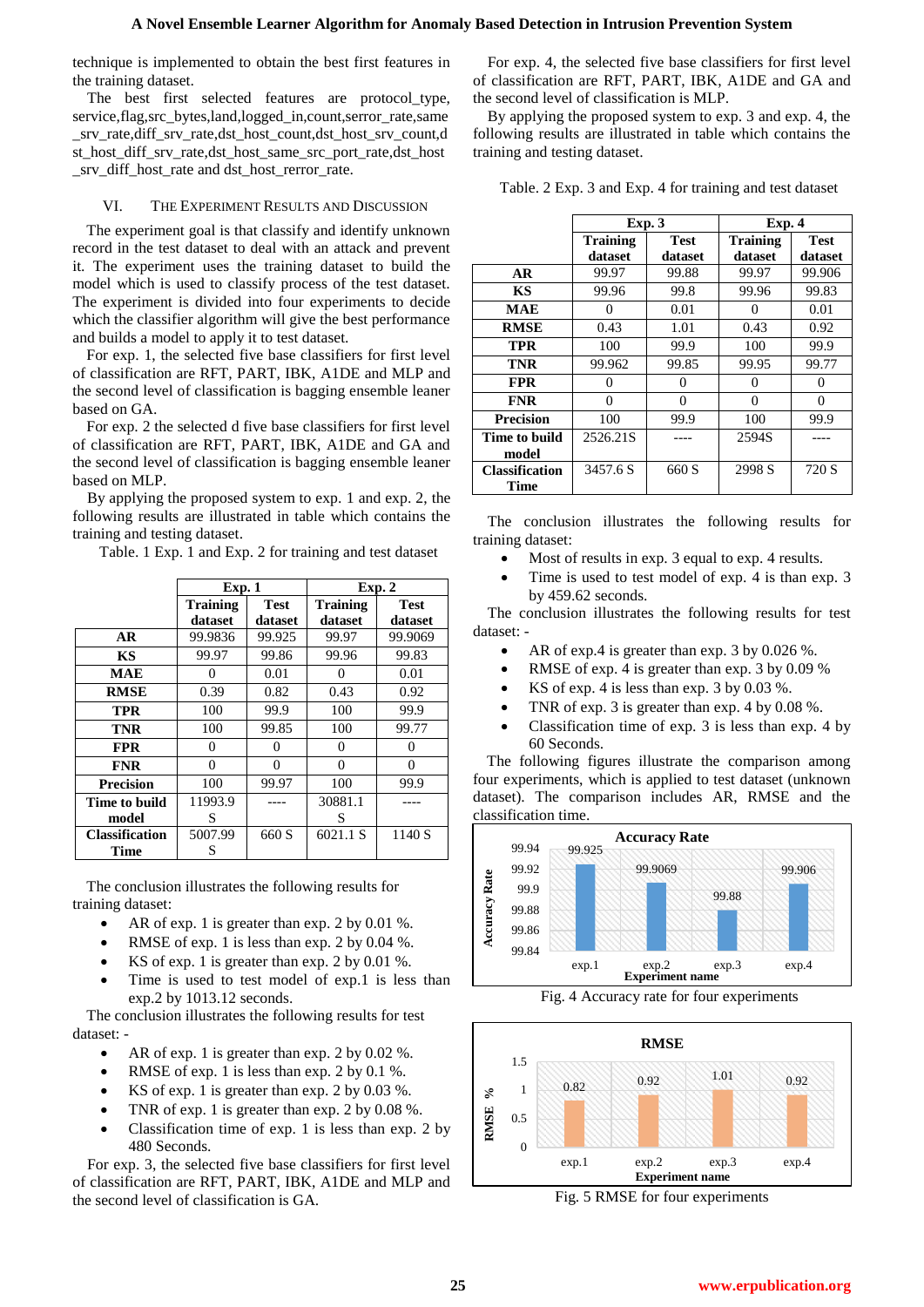

Fig. 6 Classification time for four experiments

The conclusion of all experiments displays the important role of using bagging ensemble learner as the following:

- When we used GA as a second level of classification, the performance metrics are less than the using MLP as a second classification level.
- The bagging ensemble learner based on GA developed the results of the using GA as a second level of classification.
- The performance of using bagging ensemble learner based on MLP is greater than the performance of MLP because of the complexity of the hidden layer increase and the error metrics due to increasing the number of iterations of bagging ensemble.
- The experiment 1 is the best experiment which is implemented with high performance and applied it to test dataset.

The following figures illustrate the number of records each class of attack in training and test dataset using experiment 1.





Fig. 8 The number of records in the test dataset

The Confusion Matrix of the test dataset (unknown

**International Journal of Engineering and Technical Research (IJETR) ISSN: 2321-0869 (O) 2454-4698 (P), Volume-3, Issue-12, December 2015** 

> dataset) can be displayed as shown in the following figure which achieved low confusion matrix.

|              | $==$ Confusion Matrix $==$ |          |              |          |  |       |  |  |  |  |  |  |  |  |  |                                                               |
|--------------|----------------------------|----------|--------------|----------|--|-------|--|--|--|--|--|--|--|--|--|---------------------------------------------------------------|
|              |                            |          |              |          |  |       |  |  |  |  |  |  |  |  |  | a b c d e f g h i j k 1 m n o p q r s t u v <-- classified as |
|              |                            |          |              |          |  |       |  |  |  |  |  |  |  |  |  | 1340 0 0 0 0 0 0 0 0 0 0 0 0 0 0 0 0 0 1 0 0 1   a = normal   |
| $\Omega$     |                            |          |              |          |  |       |  |  |  |  |  |  |  |  |  |                                                               |
| $\mathbf{0}$ |                            |          |              |          |  |       |  |  |  |  |  |  |  |  |  |                                                               |
| $\mathbf{0}$ |                            |          |              |          |  |       |  |  |  |  |  |  |  |  |  |                                                               |
| $\mathbf{1}$ |                            |          |              |          |  |       |  |  |  |  |  |  |  |  |  |                                                               |
| $\mathbf{0}$ |                            |          |              |          |  |       |  |  |  |  |  |  |  |  |  |                                                               |
| $\theta$     | $\Omega$                   | $\theta$ | $\mathbf{0}$ | $\Omega$ |  | 05000 |  |  |  |  |  |  |  |  |  |                                                               |

## Fig. 9 Confusion matrix of test dataset

#### VII. CONCLUSIONS

This research proposed a novel ensemble learner algorithm. The novel system has been implemented by combining the idea of boosting and bagging ensemble learner, which has been achieved by using multi-layer confidence. It consists of two classification levels to increase the performance metrics with minimum classification time. The first level of classification is composed of five learner algorithms. The result of the first level classification is the input on the second level, which is bagging ensemble learner based on GA. The process of two levels of classification has been performed by sequence process.

This novel ensemble learning algorithm achieved the goal of anomaly based detection and prediction in the network based IPS to detect the novel attack with identifying the type of the novel attack to deal and prevent attacks. It is considered as the robust ensemble learner, which is used to analysis and classify different types of threats. The contribution of the novel ensemble learner algorithm is that it is used in the multicore processor because of the increasing the classification speed and decreasing the classification time.

It can be used as an adaptive incremental learning which accommodates the new records without destroying the old records in dynamic environments.

### ACKNOWLEDGMENTS

The authors would like to thank the anonymous reviewers for their valuable comments and suggestions that improve the presentation of this paper.

#### **REFERENCES**

Konrad Rieck, Stefan Wahl, Pavel Laskov, Peter Domschitz and Klaus-Robert Müller "A self-learning system for detection of anomalous sip messages", Principles, Systems and Applications of IP Telecommunications – Chapter in Principles, Systems and Applications of IP Telecommunications. Services and Security for Next Generation Networks Volume 5310 of the series Lecture Notes in Computer Science, 2008, pp 90-106.

[2] Neda Hantehzadeh, AnilMehta, Vijay K. Gurbani, Lalit Gupta, TinKamHo and Gayan Wilathgamuwa, "Statistical Analysis of Self-Similar Session Initiation Protocol (SIP) Messages for Anomaly Detection", New Technologies, Mobility and Security (NTMS), 4<sup>t</sup> IFIP International Conference on, Paris,  $7-10$  Feb. 2011, pp.  $1-5$ .